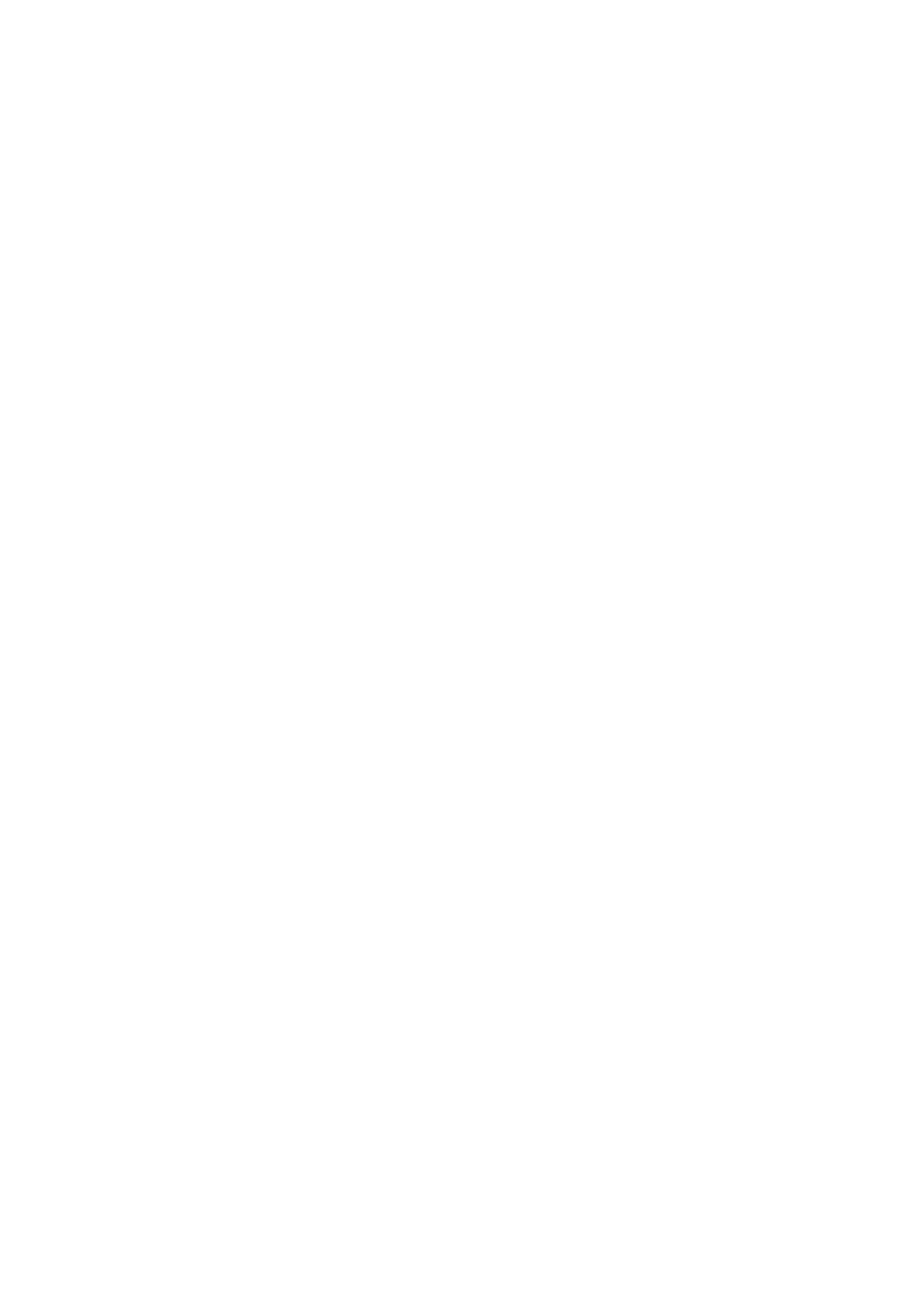Forschungsberichte Elektrische Antriebstechnik und Aktorik

Band 26

**Daniel Huger**

### **Lifetime Assessment and Robustness Validation for Automotive Electrical Traction Machines**

Shaker Verlag Aachen 2017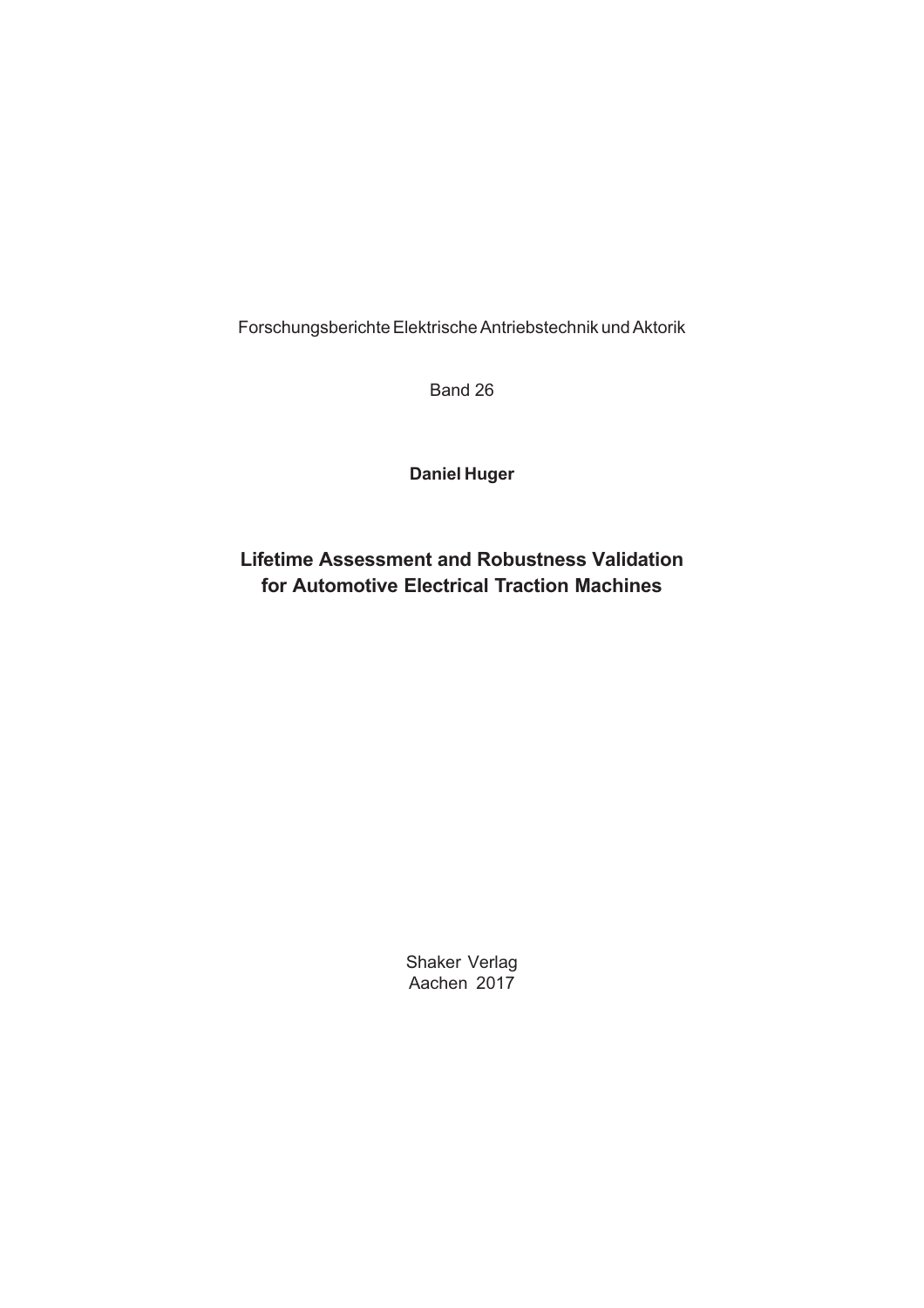#### **Bibliographic information published by the Deutsche Nationalbibliothek**

The Deutsche Nationalbibliothek lists this publication in the Deutsche Nationalbibliografie; detailed bibliographic data are available in the Internet at http://dnb.d-nb.de.

Zugl.: München, Univ. der Bundeswehr, Diss., 2017

Copyright Shaker Verlag 2017

All rights reserved. No part of this publication may be reproduced, stored in a retrieval system, or transmitted, in any form or by any means, electronic, mechanical, photocopying, recording or otherwise, without the prior permission of the publishers.

Printed in Germany.

ISBN 978-3-8440-5340-1 ISSN 1863-0707

Shaker Verlag GmbH • P.O. BOX 101818 • D-52018 Aachen Phone: 0049/2407/9596-0 • Telefax: 0049/2407/9596-9 Internet: www.shaker.de • e-mail: info@shaker.de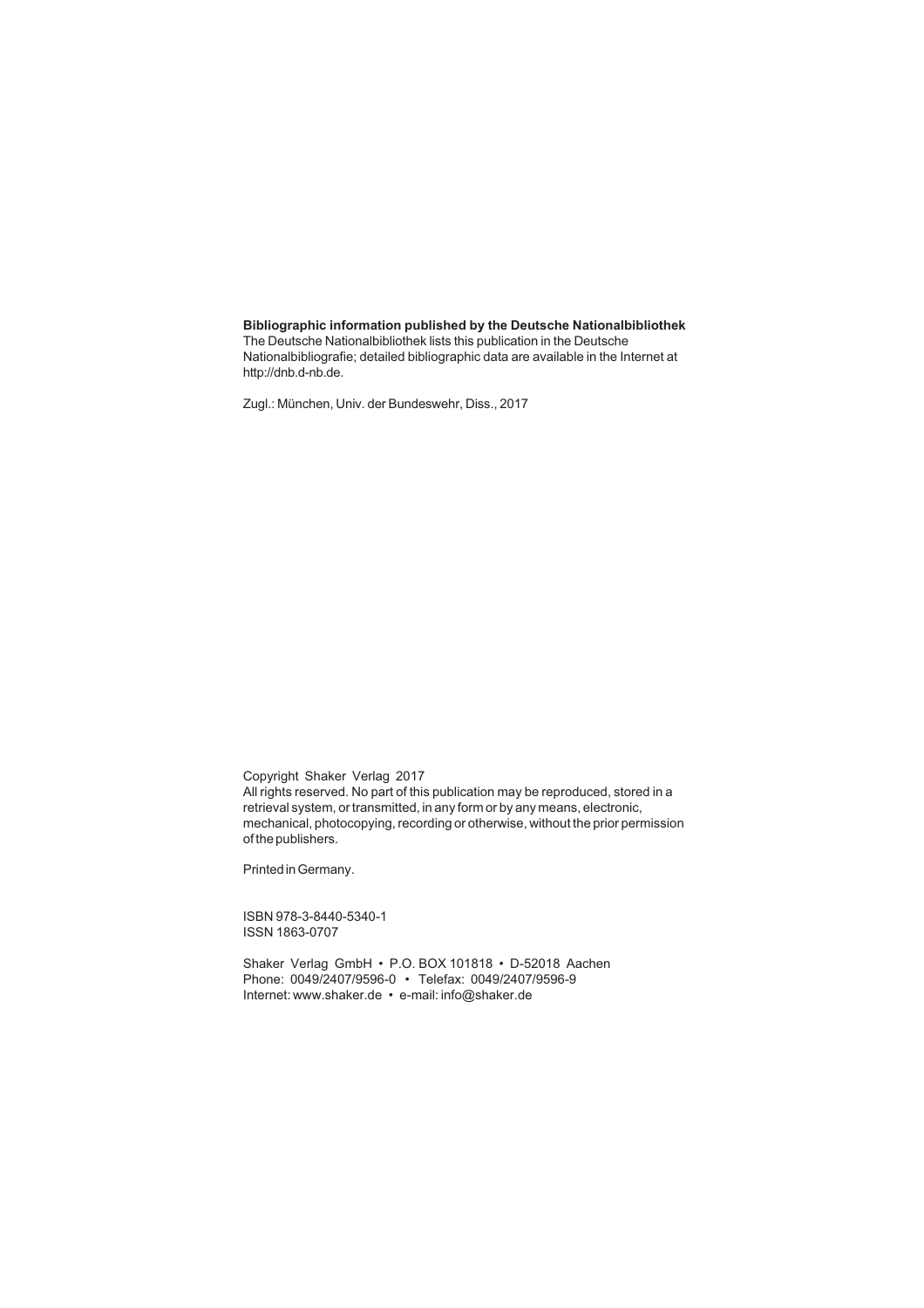### Abstract

In the course of this work, lifetime prediction, testing and robustness validation specifically for electrical traction machines are covered. The concept of physical modeling  $-$  a combination of analytical multi-physics machine behavior models and lifetime models for machine components which allows lifetime prediction for a specific load and appli- $\alpha$  cation – is investigated. For several machine components (bearings, magnets, winding, insulation, resin, lamination), lifetime models including physical interactions are set up and parametrized with accelerated lifetime tests.

In the first part basic lifetime and robustness assessment concepts are presented and common temperature based lifetime models are discussed. A qualitative approach to failure analysis based on chains of effects and classification of possible machine failures is given and useful machine life in terms of key machine parameters is defined.

In the second part lifetime models for bearings, NdFeB magnets, wire insulation, resin and lamination are given. All relevant failure causes, amongst others temperature. temperature cycling, moisture, vibration, mechanical and impact load, voltage and chemical deterioration are investigated, failure mechanisms are discussed and their modes and effects are described. The electromagnetic and thermal machine behavior is modeled analytically and interactions and mutual reactions - also caused by aging - are included (for example relations between coil and magnet temperature, magnet aging and thermal derating). Results for an exemplary machine, application, load and environment are discussed.

The third part covers lifetime tests and model parametrization. An optimization method for temperature cycling tests is given which allows reducing the test duration. Methods for optimizing entire test procedures for lifetime testing and robustness validation are discussed in terms of time and cost savings. Temperature and temperature cycling tests are performed on various types of magnets, lamination (glued and welded), winding (distributed and concentrated), insulation and resin (various resins, casting and impregnation processes). The test results are used to parametrize lifetime models given in the second part.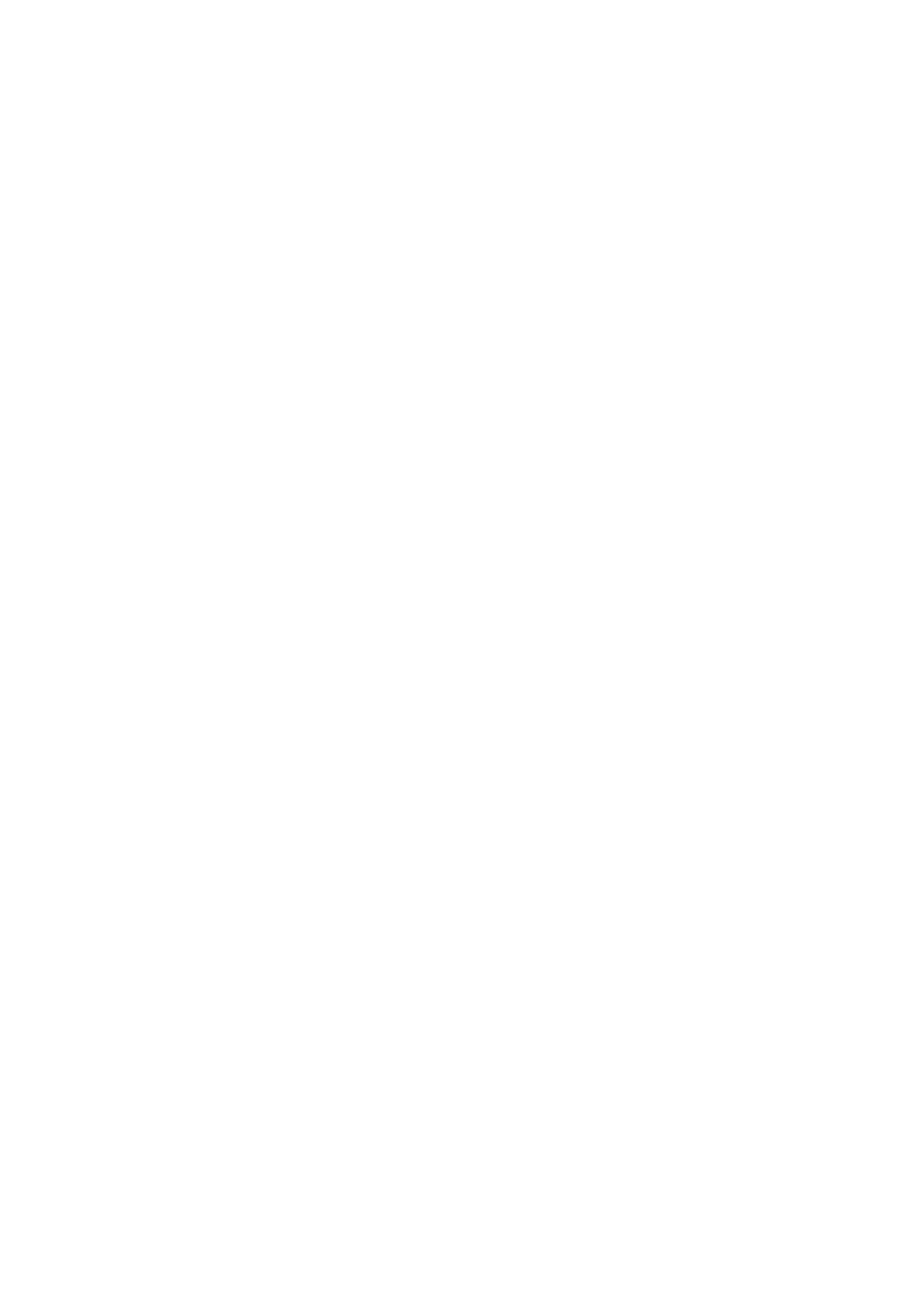## Acknowledgments

The research covered in this thesis has been carried out between the years 2011 and 2016 at the Chair of Electrical Drives and Actuators. University of Federal Defense Munich. Germany, in cooperation with *Robust Design, AUDI AG*, Ingolstadt, Germany, I wish to use this opportunity to express my sincerest thanks and gratitude to all those who contributed to and supported this work at every opportunity.

First, I am deeply indebted to my supervisor and Head of Chair Prof. Dr.-Ing. Dieter Gerling, who rendered this work possible after all by giving financial support as well as countless valuable comments and encouragement. The perfect balance between technical guidance and great scientific latitude allowed for excellent working conditions.

I further wish to express my gratitude to the secondary supervisor Prof. Dr. techn. Norbert Seliger. *University of Applied Sciences Rosenheim*. Germany, for sharing his profound knowledge in lifetime assessment and failure mechanisms and furnishing the Second Opinion.

Besides, I wish to thank the Audi department I had the pleasure to work in, and all other Audi colleagues for their great financial support and shared expertise. Special thanks go to Sebastian Witt for countless encouragements, endless contributions and fruitful discussions. I am also much obliged to Jan Richnow and Dr. Tobias Menke for their generous support concerning lifetime testing.

In addition, I will always remember the remarkably pleasant working environment and great support at the Chair. My warmest thanks go to Johann Mayer, Hans-Joachim Koebler, Benno Lange and Harald Hofmann, just to name a few.

My special gratitude goes to my parents for their enormous support in all situations; you made this work possible.

Finally, I wish to express my deepest and warmest thanks to Janine for her unlimited understanding and encouragement; this thesis is dedicated to you.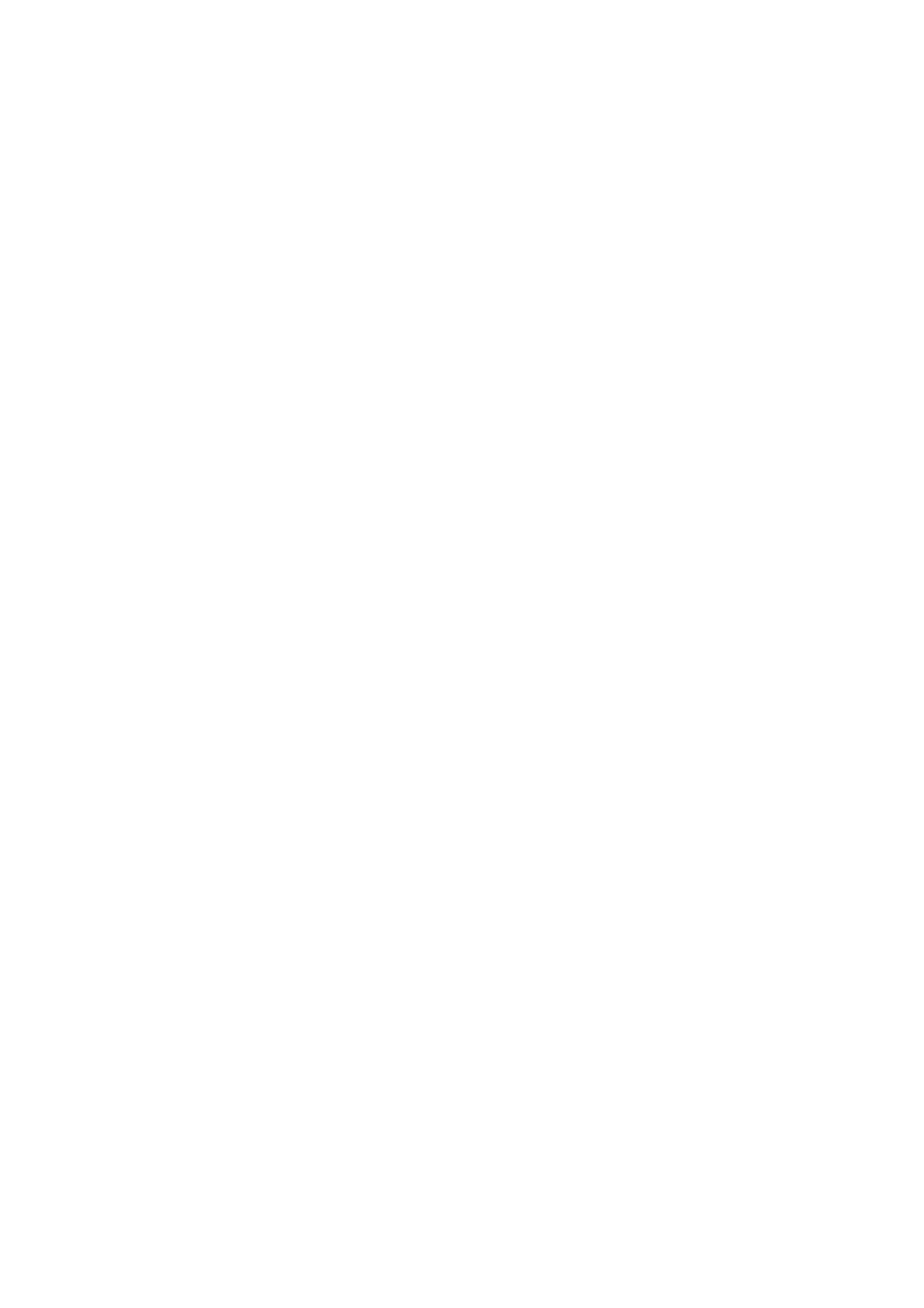## Contents

| Abstract |                 |                                                                    |                |  |  |  |  |
|----------|-----------------|--------------------------------------------------------------------|----------------|--|--|--|--|
|          | Acknowledgments |                                                                    |                |  |  |  |  |
| Ι.       |                 | <b>Fundamentals and Scientific Objectives</b>                      | $\mathbf 1$    |  |  |  |  |
| 1.       |                 | Introduction and Motivation                                        | 1              |  |  |  |  |
|          | 1.1.            |                                                                    | 1              |  |  |  |  |
|          | 1.2.            | Objectives, Approaches and Structure                               | $\overline{2}$ |  |  |  |  |
|          | 1.3.            |                                                                    | 4              |  |  |  |  |
|          |                 | 1.3.1.                                                             | $\overline{4}$ |  |  |  |  |
|          |                 | Reliability in the Automotive Industry Standards<br>1.3.2.         | 6              |  |  |  |  |
|          | 1.4.            |                                                                    | 8              |  |  |  |  |
|          |                 | 1.4.1.                                                             | 8              |  |  |  |  |
|          |                 | 1.4.2.<br>Comparison to conventional robustness validation methods | 11             |  |  |  |  |
| 2.       |                 | Temperature-based Lifetime Testing and Modeling                    | 13             |  |  |  |  |
|          | 2.1.            | High-Temperature Model and Endurance Test                          | 14             |  |  |  |  |
|          | 2.2.            | Temperature Cycling Model and Endurance Test                       | 15             |  |  |  |  |
|          | 2.3.            |                                                                    | 17             |  |  |  |  |
|          |                 | 3. Qualitative Approaches to Failure Analysis                      | 19             |  |  |  |  |
|          | 3.1.            | Chain of Effects                                                   | 20             |  |  |  |  |
|          |                 | 3.1.1.                                                             | 20             |  |  |  |  |
|          |                 | 3.1.2.                                                             | 21             |  |  |  |  |
|          |                 | 3.1.3.                                                             | 22             |  |  |  |  |
|          |                 | 3.1.4.                                                             | 23             |  |  |  |  |
|          |                 | Mutual Effects and Interactions Matrix<br>315                      | 25             |  |  |  |  |
|          | 3.2.            |                                                                    |                |  |  |  |  |
|          | 3.3.            | Useful Life in terms of Machine Parameters (Key Parameters)        | 27             |  |  |  |  |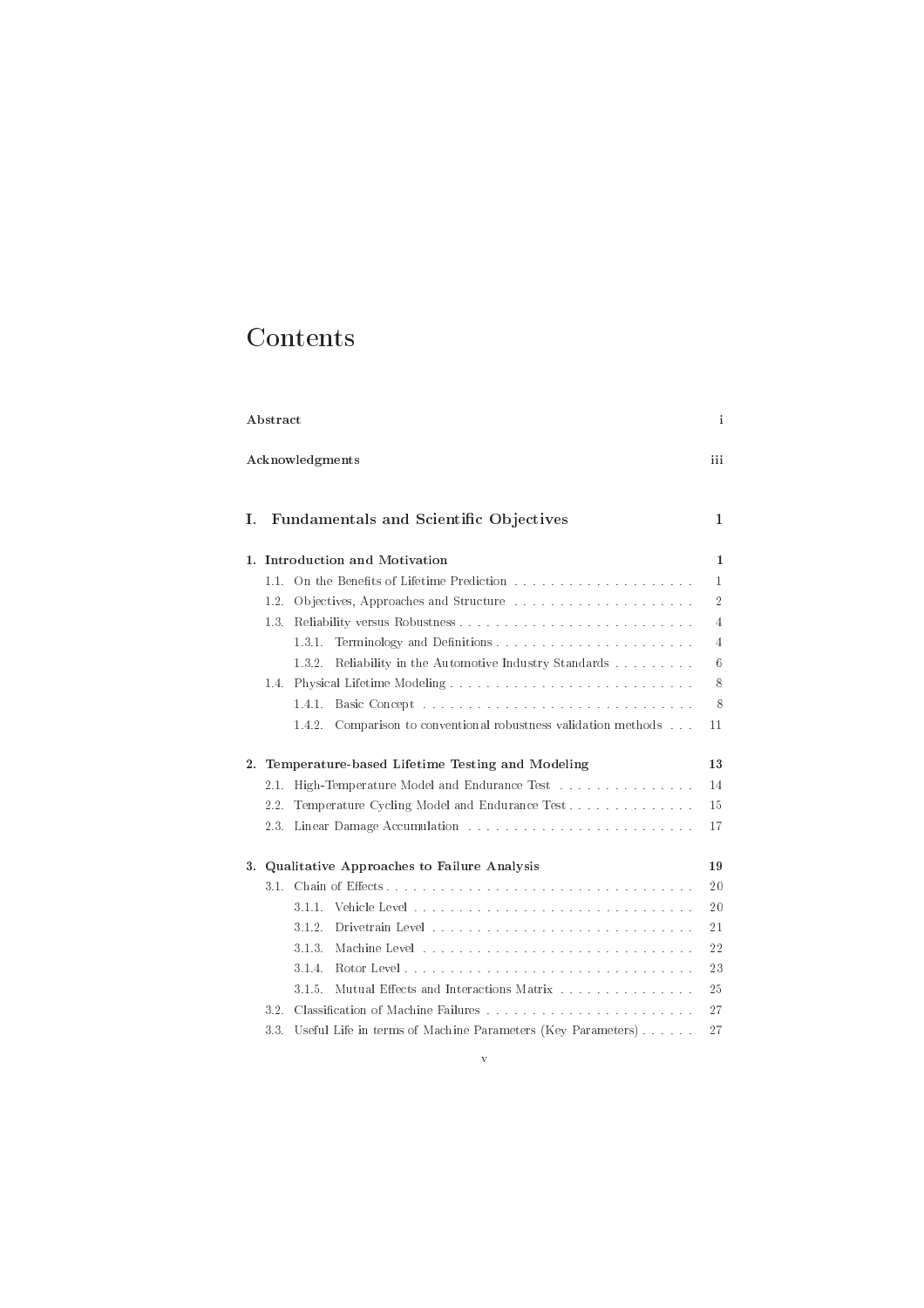|                                                      |        | II. Physical Lifetime Modeling of Electrical Machines | 31 |  |  |
|------------------------------------------------------|--------|-------------------------------------------------------|----|--|--|
|                                                      |        | 4. Lifetime Models for Machine Components             | 31 |  |  |
|                                                      |        |                                                       | 31 |  |  |
|                                                      | 4.1.1. |                                                       | 33 |  |  |
|                                                      | 4.1.2. | Axial and radial deflection and tilting               | 34 |  |  |
|                                                      | 4.1.3. |                                                       | 36 |  |  |
|                                                      | 4.1.4. |                                                       | 37 |  |  |
|                                                      | 4.1.5. | Variable Operating Conditions and Time Dependence     | 40 |  |  |
|                                                      | 4.1.6. |                                                       | 41 |  |  |
| 4.2.                                                 |        |                                                       | 42 |  |  |
|                                                      | 4.2.1. |                                                       | 42 |  |  |
|                                                      | 4.2.2. |                                                       | 43 |  |  |
|                                                      | 4.2.3. | Temperature Dependence                                | 48 |  |  |
|                                                      | 4.2.4. | Failure Mechanisms and Suitable Degradation Models    | 50 |  |  |
|                                                      | 4.2.5. | Failure Modes and Combined Degradation Model          | 62 |  |  |
|                                                      | 4.2.6. |                                                       | 67 |  |  |
|                                                      |        | 4.3. Wire Insulation and Resin                        | 69 |  |  |
|                                                      | 4.3.1. |                                                       | 69 |  |  |
|                                                      | 4.3.2. | Failure Mechanisms and Suitable Lifetime Models       | 69 |  |  |
|                                                      | 4.3.3. | Failure Mode and Combined Lifetime Model              | 73 |  |  |
| 5. Physical Modeling of Electrical Traction Machines |        |                                                       |    |  |  |
|                                                      |        |                                                       | 76 |  |  |
|                                                      |        | 5.1.1. Voltage and Torque Equations                   | 77 |  |  |
|                                                      | 5.1.2. | Maximum Torque per Ampere Algorithm (MTPA)            | 78 |  |  |
|                                                      | 5.1.3. | Field Weakening Algorithm (FWA)                       | 78 |  |  |
|                                                      | 5.1.4. |                                                       | 78 |  |  |
|                                                      | 5.1.5. |                                                       | 79 |  |  |
|                                                      | 5.1.6. |                                                       | 81 |  |  |
|                                                      | 5.1.7. |                                                       | 81 |  |  |
| 5.2.                                                 |        |                                                       | 82 |  |  |
|                                                      | 5.2.1. |                                                       | 83 |  |  |
|                                                      | 5.2.2. | System of Equations and its Solution                  | 85 |  |  |
|                                                      | 5.2.3. | Modeling Time Dependance in the System Matrix         | 88 |  |  |
|                                                      |        | 6. Exemplary Simulation Results                       | 91 |  |  |
|                                                      |        | 6.1. Machine Simulation Results for a CADC            | 91 |  |  |
|                                                      | 6.1.1. | Dependence on Ambient Temperature                     | 93 |  |  |
|                                                      | 6.1.2. |                                                       | 95 |  |  |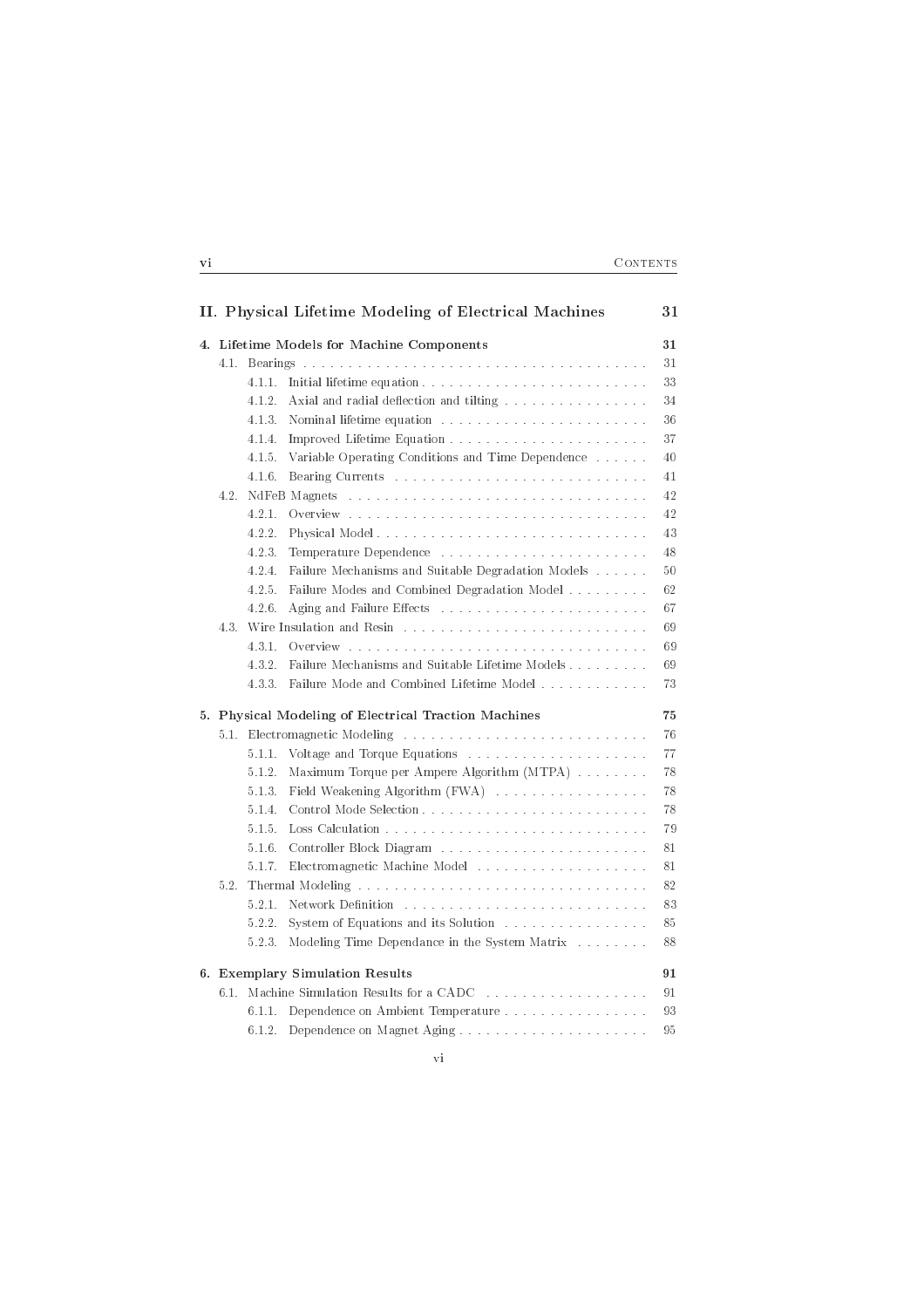|      | 6.2. Lifetime Simulation Results for a CADC               | 97  |
|------|-----------------------------------------------------------|-----|
|      | III. Accelerated Lifetime Tests and Model Parametrization | 99  |
|      | 7. Temperature Cycle Test Optimization                    | 99  |
| 7.1. |                                                           | 99  |
| 7.2. |                                                           | 102 |
|      | 7.2.1.                                                    | 102 |
|      | Exponential Approach for Ambient Temperature<br>7.2.2.    | 103 |
|      | 7.2.3.                                                    | 104 |
| 7.3. |                                                           | 106 |
|      | 7.3.1.                                                    | 107 |
|      | Exponential Approach for Ambient Temperature<br>7.3.2.    | 107 |
|      | 7.3.3.                                                    | 109 |
|      | 8. Lifetime and Robustness Test Procedure Optimization    | 113 |
| 8.1. |                                                           | 113 |
| 8.2. |                                                           | 114 |
| 8.3. |                                                           | 114 |
| 8.4. |                                                           | 115 |
| 8.5. |                                                           | 117 |
| 8.6. | Test Strategy for Robustness Validation                   | 118 |
|      | 9. Lifetime Testing and Model Parametrization             | 121 |
| 9.1. |                                                           | 121 |
|      | 9.1.1.                                                    | 122 |
|      | 9.1.2.                                                    | 123 |
|      | 9.1.3.                                                    | 127 |
|      | 9.1.4.                                                    | 133 |
|      | 9.1.5.<br>Magnets Buried in Lamination Stack Pockets      | 141 |
| 9.2  |                                                           | 144 |
|      | 9.2.1.                                                    | 144 |
|      | 9.2.2.                                                    | 144 |
|      | 9.2.3.                                                    | 145 |
|      | 9.2.4.<br>Aging in terms of Electromagnetic Properties    | 145 |
|      | 9.3. Winding, Wire Insulation and Resin                   | 148 |
|      | 9.3.1.                                                    | 149 |
|      | 9.3.2.                                                    | 161 |